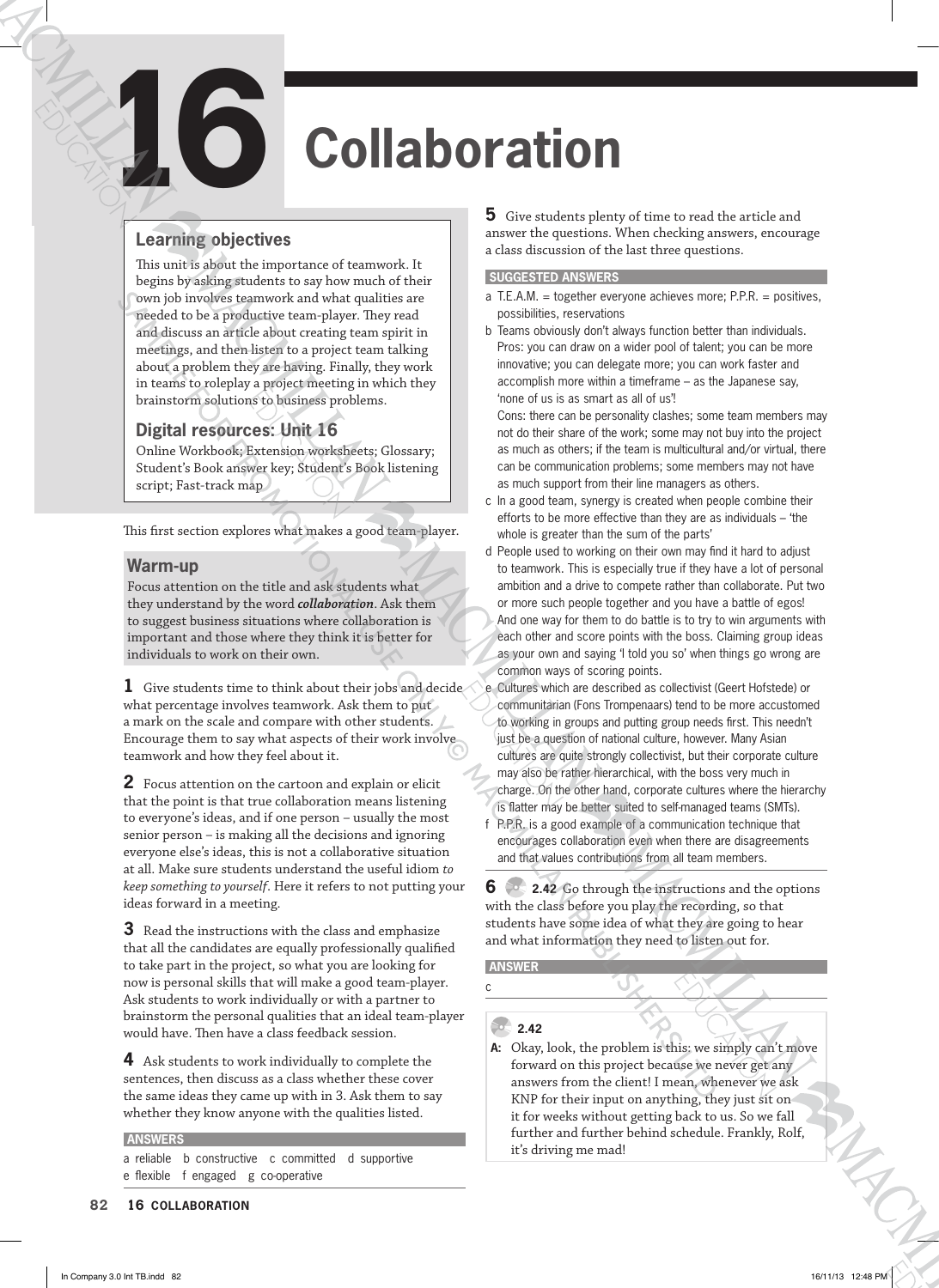- **B:** Hmm. Okay, well, thanks, Richard. It sounds like we have a pretty serious communication problem here. Does anyone have any suggestions? Yes, Elaine?
- **C:** Erm, it's just a thought, Richard, but maybe you're trying to involve KNP too much.
- **A:** How do you mean?
- **C:** Well, I mean, you're agreeing objectives with them at the planning meetings, right?
- **A:** Yes, of course.
- **C:** And then you're asking them for further input between meetings as well?
- **A:** Erm, well, it's a complicated project, Elaine. And new issues keep coming up.
- **C:** I understand that. But here's an idea. Instead of waiting for them to get back to you on every issue, why not simply go ahead with what you think is best based on what you agreed with them at the meeting and then just ask them to confirm that decision?
- **A:** Well, it's an idea. But I still think we need to keep them closely involved in the decision-making process at every stage.
- **B:** Richard, I think we've already established that trying to keep the client involved is not working too well. Elaine, I really like your idea of just asking for the final go-ahead on each decision. What I especially like about it is that instead of having to come up with fresh ideas of their own, KNP just has to say yes or no. That's going to make things a whole lot easier! And it would certainly solve the problem of getting them to respond more quickly too.
- **A:** What makes you think that?
- **B:** Well, they'll know that there's a time constraint on their reply because we're already going ahead with whatever it is. If they still like what we're doing, no problem. But if they don't, well, they'd better get back to us *right away* or we'll be heading in the wrong direction.
- **A:** Hmm, I'm not so sure.
- **B:** Well, I like this idea of just asking for the green light at each stage. And if we did that, we could also give them more progress reports: as agreed at our last meeting, we've done this and this; and now we're going to do this – is that still okay with you? From what you say, Richard, it sounds like KNP are not as engaged in this project as we are. Maybe we need to keep them in the picture more. Perhaps another thing we could do is give the decisions we want them to approve a priority rating, so they pay attention to the really important ones. And, Elaine, if we combined your idea with Kevin's idea of setting up a client extranet, there'd be a single website they could always go to to find out what's been done, what's next and what they need to okay. And they could do that with the click of a button.
- **C:** Good idea.
- **B:** Now, the only thing is: I'm not sure if we could ask for approval on every decision we take. As Richard says, some of these decisions do require client involvement before we take action. If we go ahead and they're not happy, it could waste a lot of time … and resources. And I'm also a bit worried about KNP feeling we're taking control away from them. Elaine, how do you think we could manage that?

**7 2.42** Go through the things students need to identify before you play the recording again. Make sure they can identify Elaine (the woman) and Rolf (the second man who speaks). Check answers with the class.

### **Answers**

- a Go ahead with what's best, based on what's been agreed at the planning meetings with KNP, and just ask them to confirm those decisions.
- b He likes the fact that KNP simply has to say yes or no to each decision because this will make replying easier for them. He likes the fact that knowing that the project team is going ahead as agreed will make them respond faster if they've changed their minds.
- c KNP could be given more progress reports to involve them more in the project. Decisions KNP needs to approve could be given a priority-rating to make sure they notice the important ones. Elaine's idea could be combined with Kevin's idea of setting up a client extranet where KNP can check on progress at any time and approve actions simply by clicking on a button.
- d Some decisions require such an investment of time and resources that they may need more client involvement before action is taken. KNP may sometimes feel that control is being taken away from them.

**8** Allow plenty of time for this activity. Go through the instructions and the problems with the class, then ask students to work in teams. Make sure they choose someone to be the facilitator and that they swap roles for each problem. They may need time outside of class to think of solutions to the problems which they can put forward in the meeting and to prepare what they are going to say. When they hold their meetings, go around giving help and encouragement.

### **Suggested answers**

- a Perhaps you could electronically tag the shopping carts so that they set off an alarm or lock the wheels when removed from the supermarket car park; provide a free service for those (such as the elderly or disabled) who are unable to carry their groceries home; hire contractors to hunt down abandoned shopping carts; produce a series of posters ridiculing cart-thieves; petition the government to increase fines for the offence of stealing shopping carts.
- b Perhaps you could make it possible for customers to upload their photo to your website and superimpose the jewellery onto their picture; produce high-definition videos of all your products, so that customers get a more three-dimensional feel for what they are buying; set up customer feedback blogs for each product, so people can share views on products they've bought; pre-pay for return of goods and not invoice customers until their product orders have arrived and been tried on.
- c Perhaps you could increase staff salaries in quarterly increments to reward loyalty; rotate staff so that they deal with different kinds of enquiry to prevent the boredom of routine; provide regular (and fun) training events; offer fringe benefits to long-term employees (health or social club membership, subsidized mobile phone accounts, a loyalty-points-based gift programme); give more experienced staff responsibility for training more junior members; give staff with the best customer feedback each year the opportunity to receive a management education and become a manager.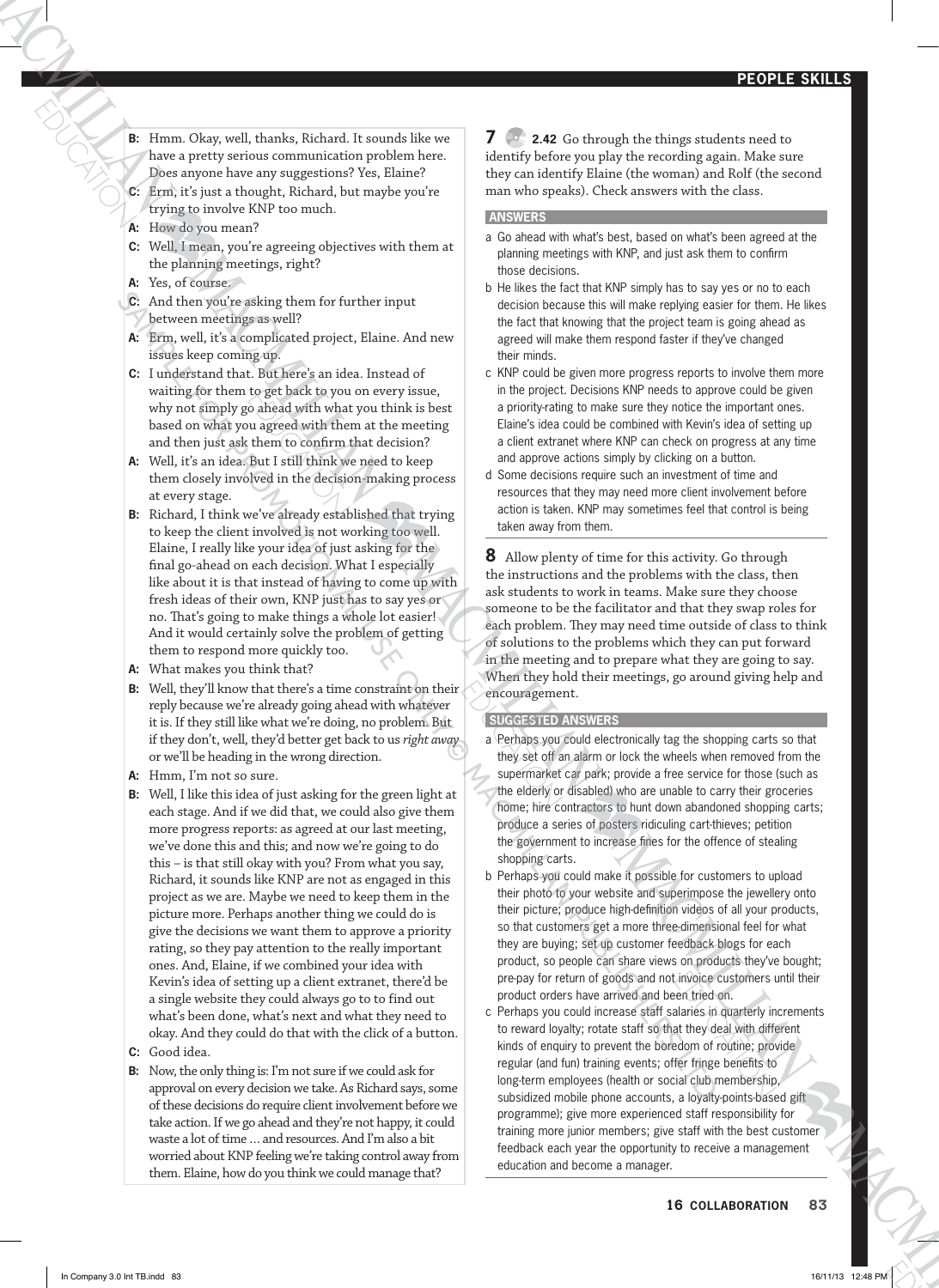### MANAGEMENT<br>SCENARIO  **MANAGEMENT SCENARIO D**

## **Tricky conversations**

### **Learning objectives**

This scenario is based on handling difficult conversations in the workplace. Students read some emails Heather Sherwood has sent, each of which outlines a problem she has with one of her colleagues and which she wants to meet them face to face to discuss – leading to some tricky conversations. Students say how they think Heather should deal with each person and then watch the video to see what happens. They evaluate Heather's success, read an article giving advice on dealing with difficult conversations and then watch Heather's follow-up conversations with her colleagues. Finally, students practise having their own tricky conversations with a partner and evaluate their performance.

### **Digital resources: Management Scenario D**

In company in action  $D1-D2$  and worksheet; Extension worksheets; Glossary; Student's Book answer key; Student's Book recording script; Fast-track map

### **Warm-up**

Ask the students to brainstorm reasons why a conversation at work might be 'tricky' or difficult. What kinds of things do people find it difficult to talk about?

**1** Focus attention on the photo and ask students to say what they think is happening and how the people are feeling. Give students time to read the emails and decide what they think the answers to the questions might be.

### **Suggested answers**

- a It seems as if Heather agreed with Alan that they would both make the case for an increased budget in their meeting with Gabrielle.
- b Alan obviously didn't support Heather when she raised the issue with Gabrielle.
- c The email looks like a thank-you note, but, in fact, it appears that Anton may be trying to take all the credit for an idea which was, at least partly, Heather's.
- d We can't really be sure. But the fact that he says he had to revise the figures a bit suggests that maybe he claimed all the work was his.
- e It's a week overdue and she says it would have helped her make a case for a bigger budget in her meeting with Gabrielle.
- f It seems as if Tony has done a lot of work on the report and may see it as his project. So bringing someone else in to help him finish and perhaps take some of the credit won't make him happy.

**2** Have a class discussion, brainstorming ways of dealing with each person. Point out that Alan is a peer, Anton a superior and Tony a subordinate.

**3 D1** Play the video and ask them to match the conversations to the descriptions.

### **Answers**

Conversation 1 c Conversation 2 a Conversation 3 b

### **ig D1**

**Alan:** Hi, Heather! You wanted a chat?

**Heather:** No, I don't want a chat, Alan. I want to know what on earth you think you were doing in the meeting this morning?

**Alan:** Excuse me?

**Heather:** What do you mean, excuse me? You know exactly what I'm talking about!

**Alan:** Oh, you mean the budget thing?

**Heather:** Yes, the budget thing, Alan! You agreed to back me up when I talked to Gabrielle about the increase. You do agree we need the budget increase, don't you, Alan? **Alan:** Yes, of course.

**Heather:** So, what happened? You completely ruined everything! If you'd supported me the way we'd agreed, we could have got it. But you just sat there! Never said a word. You made me look foolish, Alan. And what's worse, now we won't get that increase and it's all your fault!

### **Anton:** Come in.

**Heather:** Right, what's this about the client website idea? **Anton:** Well, I told you in my email. Gabrielle loves it.

We're going ahead with it.

**Heather:** Are we, now? But without me?

**Anton:** Er, I'm not sure what you mean, Heather.

**Heather:** Oh, I think you are, Anton. Whose idea was this in the first place?

**Anton:** Well, it was ours, but …

- **Heather:** It was my idea, Anton. I came to you with it. You told me to go away and produce some figures. I did that. And now you've taken it to Gabrielle as if it was all your idea. Do you know how much effort I've put into this? On top of all the other work I have to do. It's taken me hours and hours …
- **Anton:** And that's why I said I'd handle it from here on, Heather. You're busy …
- **Heather:** Oh, don't give me that! This is my initiative, Anton, not yours. And you're trying to take all the credit because you want to impress Gabrielle after our disastrous performance last quarter!
- **Anton:** Now, just a minute! I am not trying to take all the credit. I made it very clear to Gabrielle what your contribution has been …
- **Heather:** Really? Well, she certainly didn't mention that at our budget meeting this morning, which I notice you skipped.

**Anton:** Ah, yes, well. How did it go?

**Heather:** Don't try to change the subject, Anton. This website idea is my baby and I want full involvement!